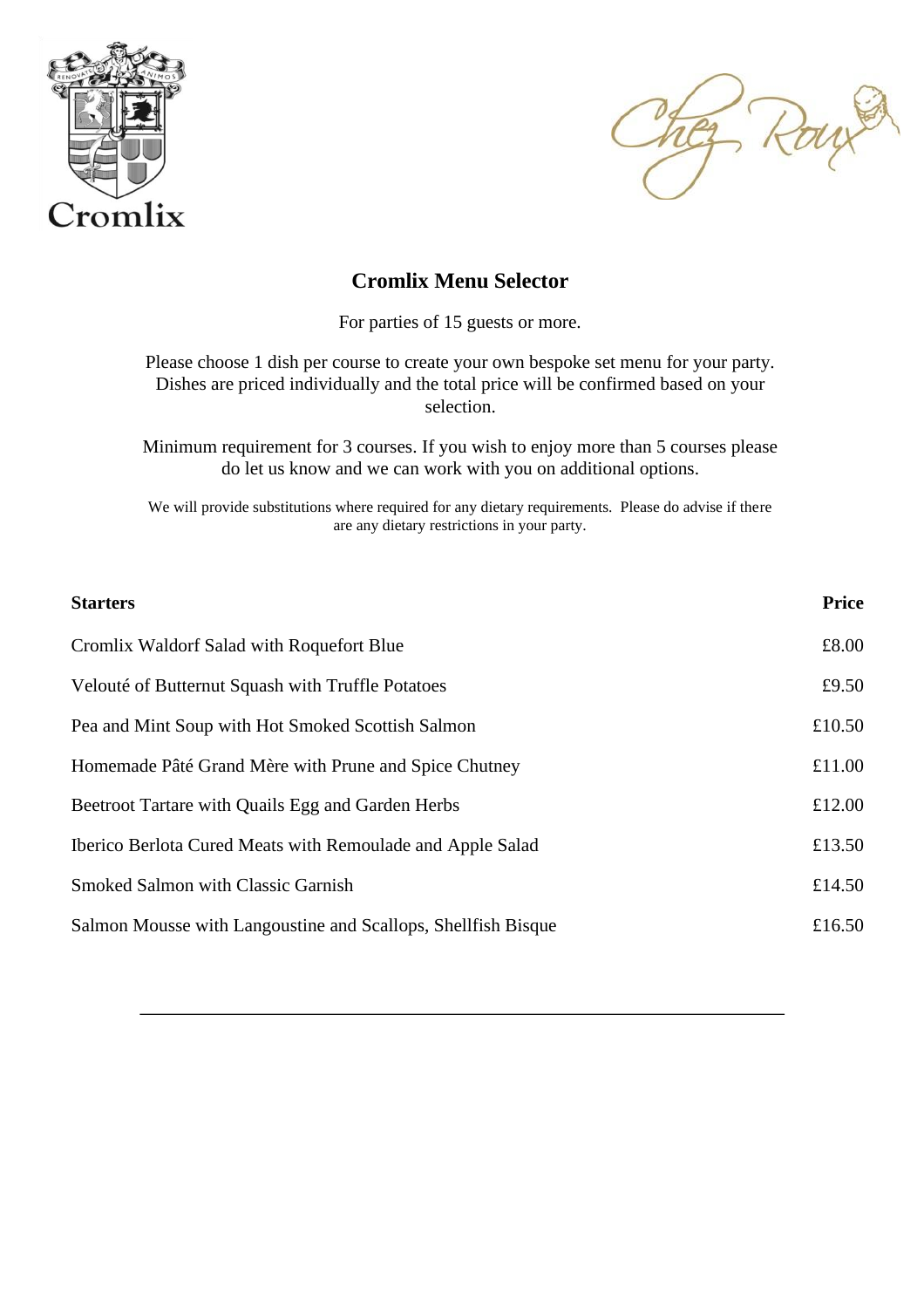

They Row

| <b>Intermediate</b>                                        | <b>Price</b> |
|------------------------------------------------------------|--------------|
| Cullen Skink Soup                                          | £3.00        |
| Sorbet with Kirsch                                         | £3.00        |
| Watermelon Gazpacho                                        | £4.00        |
| Cherry Tomato and Pomegranate Salad with Roasted Lemon     | £4.50        |
| Gressingham Duck Breast with Cherry Mustard and Game Chips | £7.00        |
| Lobster Tagliolini with Chervil                            | £9.50        |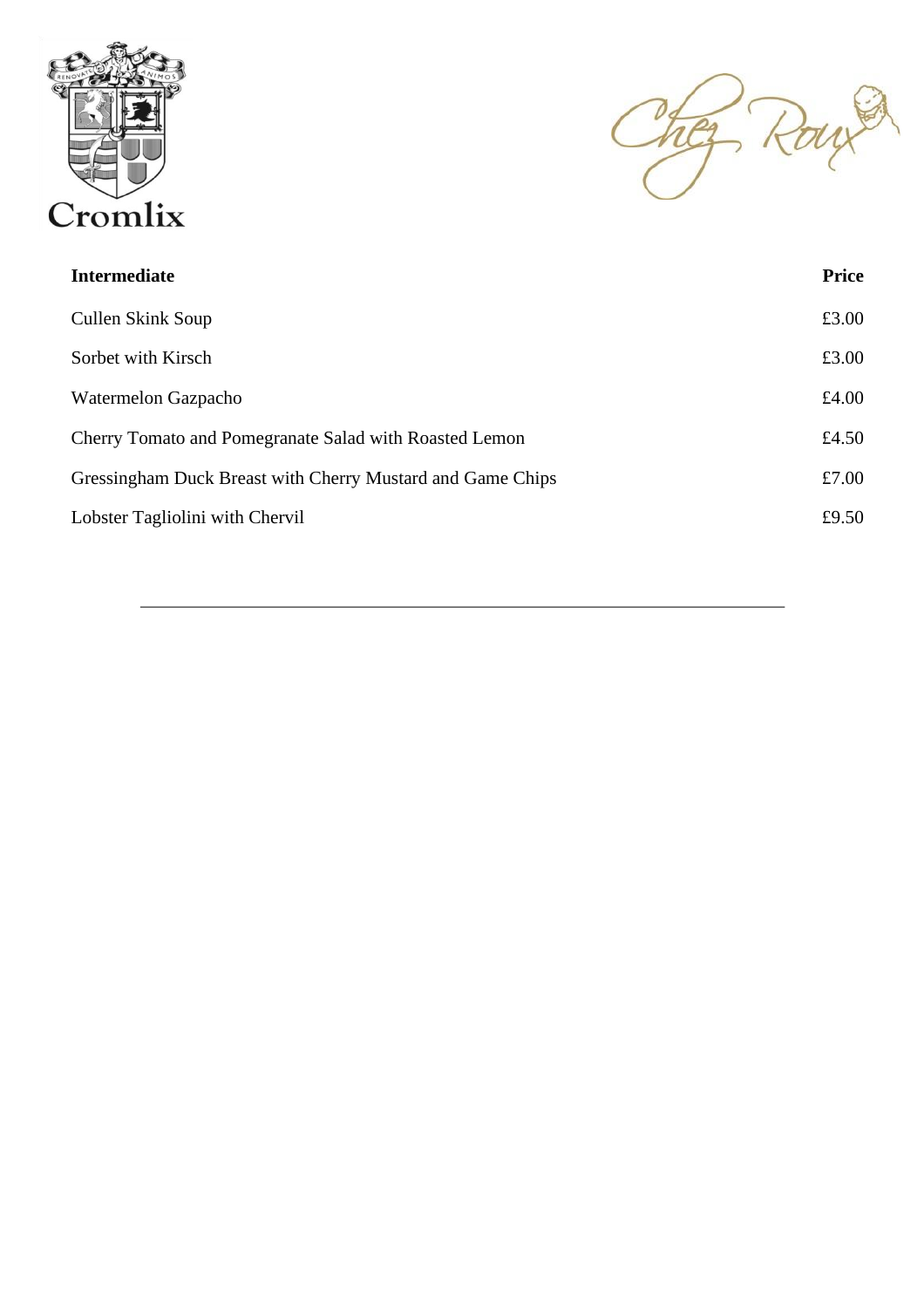



| <b>Mains</b>                                                                                | <b>Price</b> |
|---------------------------------------------------------------------------------------------|--------------|
| Butternut Squash and Sage Ravioli with Seasonal Vegetables                                  | £16.50       |
| Truffle Macaroni and Cheese                                                                 | £18.00       |
| Pan-Fried Corn-Fed Chicken with Polenta, Sweet and Sour Peppers,<br>Salsa Verde             | £25.00       |
| Loch Duart Salmon Fillet with Creamed Savoy Cabbage, New Potatoes,<br>Caviar                | £26.00       |
| Scotch Beef Cheeks Braised in Red Wine, Pommes Puree, Bourguignon<br>Garnish                | £27.50       |
| Seared Fillet of Seabass with Smoked Haddock Risotto, Lemon Oil                             | £28.00       |
| Rack and Rump of Perthshire Lamb with Dauphinoise Potatoes and<br><b>Carrot Puree</b>       | £32.00       |
| Butter Roasted Newtonmore Venison Loin with Mushroom and Truffle<br>Ravioli, Baby Beetroots | £34.00       |
| Fillet of Scottish Beef with Rosti Potato, Creamed Wild Mushrooms,<br>Port Wine Sauce       | £38.00       |
|                                                                                             |              |